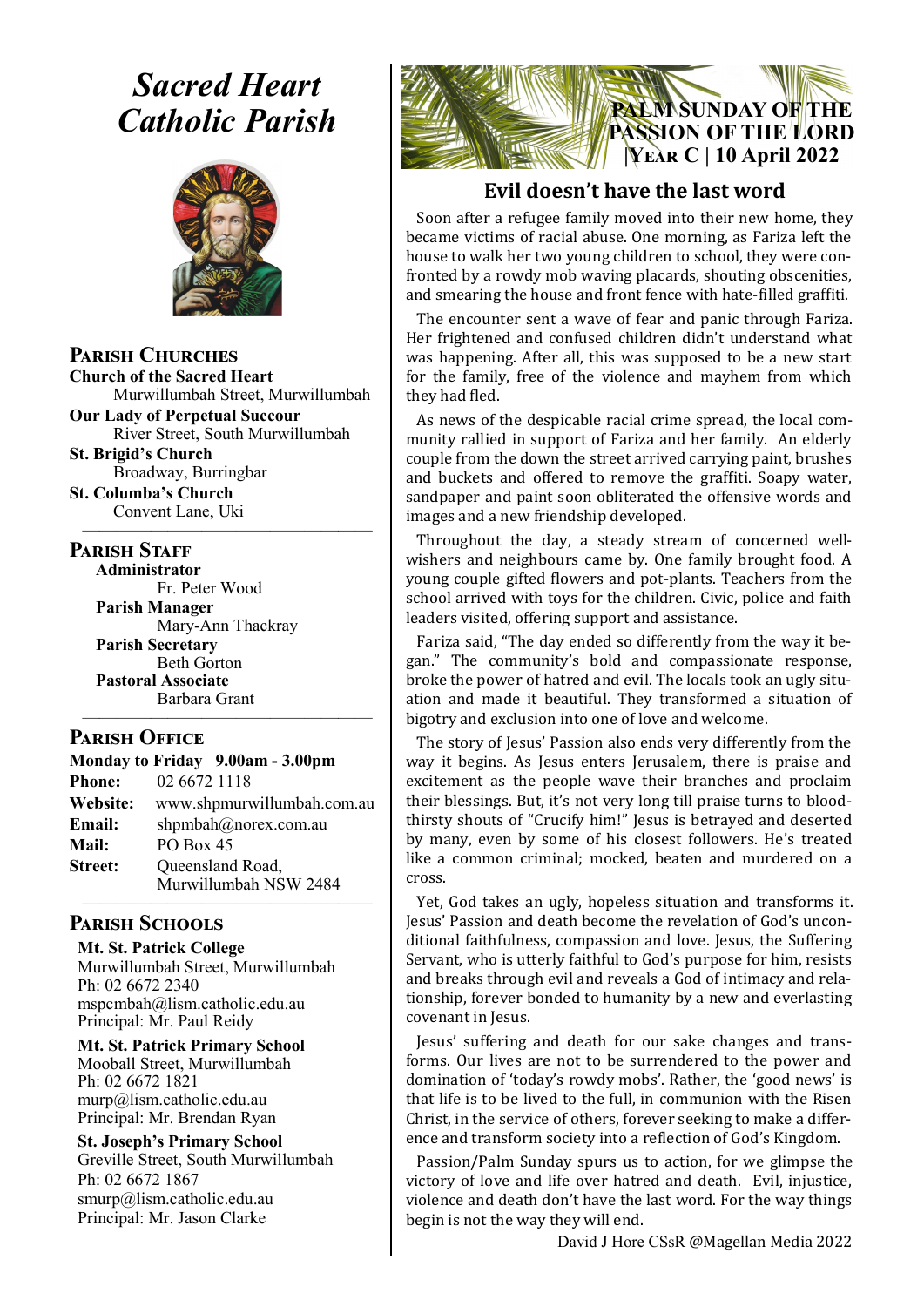# This week in the Parish

| Sunday 10                  | PALM SUNDAY OF THE PASSION OF THE LORD<br>7:45 am - Sacred Park with Anglican Community -<br>process to the Sacred Heart Church<br>8:00 am - Mass<br>10:00 am - Mass<br>11:15 am - Baptism<br>12 noon - Baptism |
|----------------------------|-----------------------------------------------------------------------------------------------------------------------------------------------------------------------------------------------------------------|
| Monday 11                  | 7:00 pm - Chrism Mass - St Augustine's, Coffs Harbour                                                                                                                                                           |
| Tuesday 12                 | 4:30 pm - Hour of Prayer<br>5:30 pm - Mass                                                                                                                                                                      |
| Wednesday 13               | 4:30 pm - Hour of Prayer<br>5:30 pm - Mass                                                                                                                                                                      |
| THE SACRED PASCHAL TRIDUUM |                                                                                                                                                                                                                 |
| Thursday 14 April          | 7:00 pm - MASS OF THE LORD'S SUPPER<br><b>FOLLOWED BY ADORATION</b>                                                                                                                                             |
| Friday 15 April            | 9:00 am STATIONS OF THE CROSS<br>3:00pm - FRIDAY OF THE PASSION OF THE LORD                                                                                                                                     |
| Saturday 16 April          | 7:00 pm - EASTER SUNDAY OF THE RESURRECTION<br>OF THE LORD                                                                                                                                                      |

Sunday 17 April 9:00 am - SUNDAY OF THE RESURRECTION 10:15 am - Baptism

### **Please Pray For:**

#### **Recently Deceased**:

Fr John Worthington, Mary Coleman, Lyle Houlahan, Kath O'Keeffe, John Keevers

**Those Who Are Sick:** Michael Egan, Deb Craig, Fr Anthony Lemon, James Wallace

#### **Catholic Men's Group**

April morning tea | Wednesday 20 April | 10:00 am Murwillumbah Services Club Enquiries: Alex Lever 0458 817 021

#### **All Men Are Welcome**

#### **DIVINE MERCY NOVENA**

The Divine Mercy Novena commences on Good Friday 15 April. *Novena prayer cards are available this weekend.* Divine Mercy Sunday is celebrated on the Second Sunday of Easter (within the Easter Octave).

**View Mass At Home -** *There are several options to tune into Mass at home when you can't join us:* 

- *Bishop Greg continues to online-stream Sunday Mass on the Diocesan YouTube channel - 9:00 am.*
- *Freeview TV - Channel 10 Sunday 6 am*

#### **Acknowledgement of Country**



**BAPTISM**:

Please welcome **Sophia Margaret Guinea & Theodore Jan Richard Frost** to our faith community.

# **WEDDING:**

Please pray for God's blessing on *Rachel Macartney & Cameron Barnes* who were married in the Sacred Heart Church this weekend.



#### **CONGRATULATIONS**

*Pat & Rita Marr*  who are celebrating their 50th Wedding Anniversary this week.

#### **'Mass of Anointing' 9am | Saturday | 23 April**

The Sacrament of the Anointing of the Sick is a prayer of healing which may be celebrated individually and communally, and may be received more than once.

#### **All Parishioners Are Welcome.**

*We would like to acknowledge the Bundjalung people who are the Traditional Owners of this land on which we gather and pray today. We pay our respects to the Elders past, present and emerging, and extend that respect to other Aboriginal and Torres Strait Islander people past, present and emerging.* 

#### HOUR FOR PRIVATE PRAYER

Each Tuesday & Wednesday from 4:30 pm

#### **Wednesday Word**

Copies of Wednesday Word, with this weekend's readings, are available for you in the Church.

EXPOSITION OF THE BLESSED **SACRAMENT** First Friday of each month 11 am - 11:50 am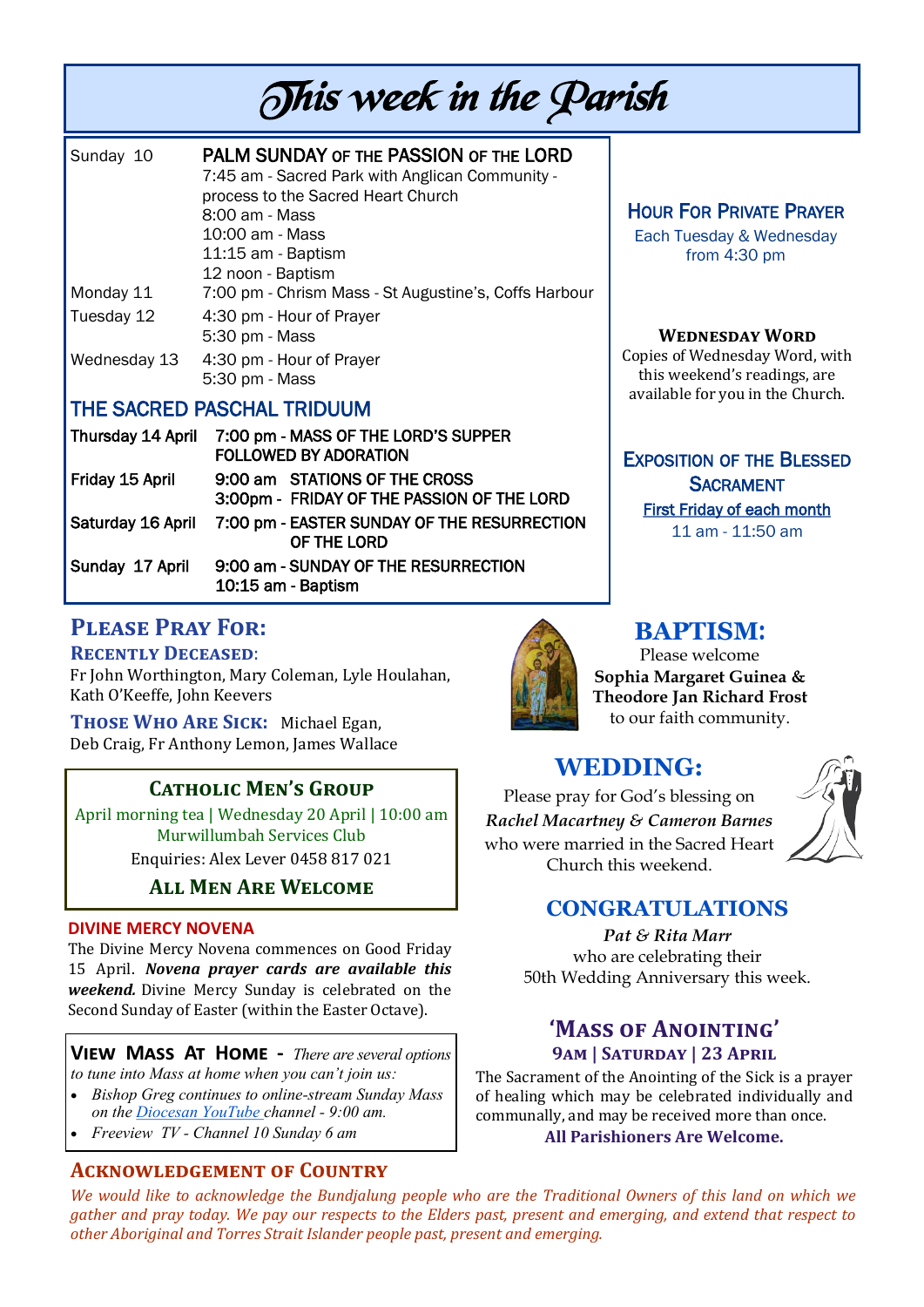# **Holy Week Ceremonies Triduum**

**Holy Thursday - 14 April: 7:00 pm -** Celebration of the Lord's Supper followed by Adoration.

#### **Good Friday - 15 April:**

**9:00 am -** Stations of the Cross **3:00 pm** - Solemn Celebration Lord's Passion

#### **Easter Vigil - 16 April:**

**7:00 pm -** Easter Vigil - Sacred Heart Church

#### **Easter Sunday - 17 April**

**9:00 am -** Mass - Sacred Heart Church

#### **Entrance Hymn All Glory Praise and Honour**

Theodulph of Orleans Tr. J M Neale

- *Refrain: All glory, praise and honour to you, redeemer, king! To whom the lips of children made sweet hosannas ring.*
- 1. You are the king of Israel and David's royal son, now in the Lord's name coming, our king and blessed one.
- 2. The company of angels are praising you on high; and mortals joined with all things created, make reply.
- 3. The people of the Hebrews with palms before you went: our praise and prayer and anthems before you we present.
- 4. To you before your passion they sang their hymns of praise: to you now high exalted, our melody we raise.

#### **Communion Hymn**

#### **THE SUMMONS** David Haas

Will you come and follow me if I but call your name? Will you go where you don't know and never be the same? Will you let my love be shown. will you let my name be known? Will you let my life be grown in you and you in me?

## **Good Friday - Holy Land Collection**

The annual collection for the support of the church in the Holy Land takes place on Good Friday. This collection promotes the missionary work of the Church in the Holy Land by providing welfare assistance to local Christians in areas such as health, education, employment and housing. Parishes, schools, orphanages and medical centres throughout the Holy Land also rely on assistance from the Good Friday collection. Last year, Australian Catholics donated over \$1.2 million. Your generosity is greatly appreciated.

Please remember the Christians of the Holy Land again on this Good Friday and please keep them in your prayers.

Envelopes are available for your donation, with Credit Card facility. Thank you for your support of the Holy Land.

Will you leave yourself behind if I but call your name? Will you care for cruel and kind and never be the same? Will you risk the hostile stare, should your life attract or scare? Will you let me answer prayer in you and you in me? Will you let the blinded see

if I but call your name? Will you set the pris'ner free and never be the same? Will you kiss the leper clean and do such as this unseen, And admit to what I mean in you and you in me?

#### **Recessional Hymn**

**HAIL REDEEMER** Patrick Brennan

- 1. Hail Redeemer, King divine! Priest and Lamb the throne is thine, King, whose reign shall never cease, Prince of everlasting peace.
- *Refrain: Angels, saints and nations sing, 'Praised be Jesus Christ, our King: Lord of life, earth, sky and sea, King of love on Calvary.'*
- 2. King, whose name creation thrills, rule our minds, our hearts, our wills, till in peace each nation rings with your praises, King of kings. R.
- 3. King most holy, King of truth, raise the lowly, guide the youth; Christ our King of glory bright, be to us eternal light. R.
	- *(Used with permission: Word of Life International Licence No. 1466E)*